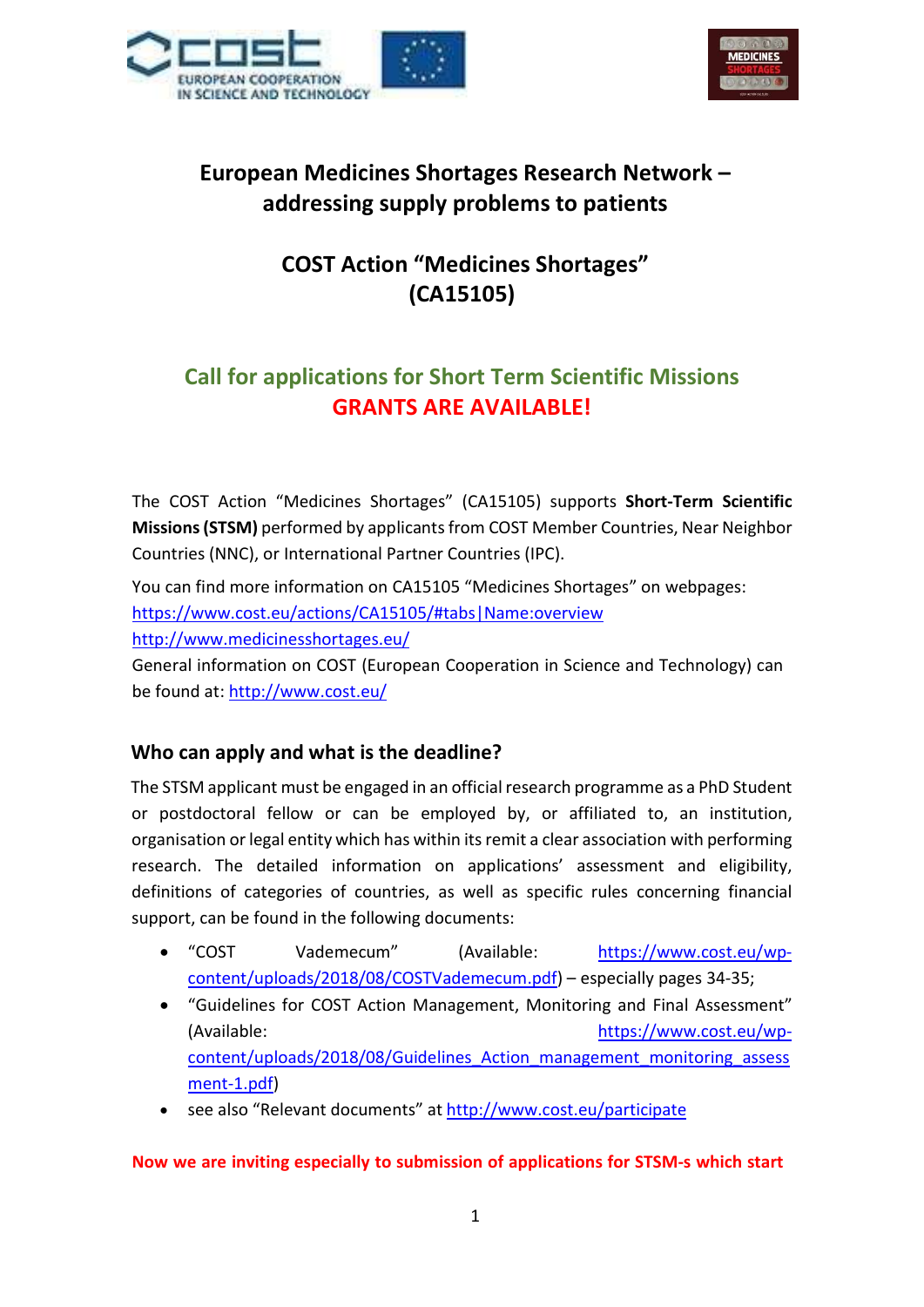



# and end by 30-th of April 2019 (i.e. within the current Grant Period, for which the electronic system e-COST is now open).

However, if applicants are planning their STSM-s later in the future (between 01-st of May 2019 and 30-th of April 2020 – for this subsequent Grant Period the application system has not been opened yet), they are invited to send required documents by email to STSM Coordinator, Ms Darija Kuruc Poje: darijakuruc21@gmail.com.

The applications are now processed on a "first come – first served" basis and number of grants is limited, so please submit your application as soon as possible!

### The STSM requirements

The applicant has to spend the STSM totality in the host institution of a different COST Member Country (or approved NNC, or IPC), which is different from their own.

STSMs need to take place according to the following rules:

- minimum duration, 5 days;
- maximum duration, 90 days;
- fully carried out before 30-April-2019 (end of the third Grant Period of CA15105).

Exceptions can be made for Early Career Investigators (ECI) planning to stay for a period between 91 and 180 days.

### The application process

- 1. The applicants must carefully read the funding rules detailed in the COST Vademecum.
- 2. STSM applications can be made by clicking at https://e-services.cost.eu/STSM ; the applicants must have an e-COST profile with bank account information.
- 3. The applicants must obtain a letter of invitation from the Host Institution confirming that they can undertake the STSM on the given dates.
- 4. The applicants must complete, submit, and download the STSM application from the e-COST-system.
- 5. In summary, the following is needed for the application through e-COST profile:
	- a) the submitted STSM application form, including the budget (as point 4, downloadable when the online application is submitted at e-COST);
	- b) a motivation letter, including an overview of the proposed activities; it must contain a work-plan highlighting the proposed contribution to the scientific objectives of the COST Action "Medicines Shortages";